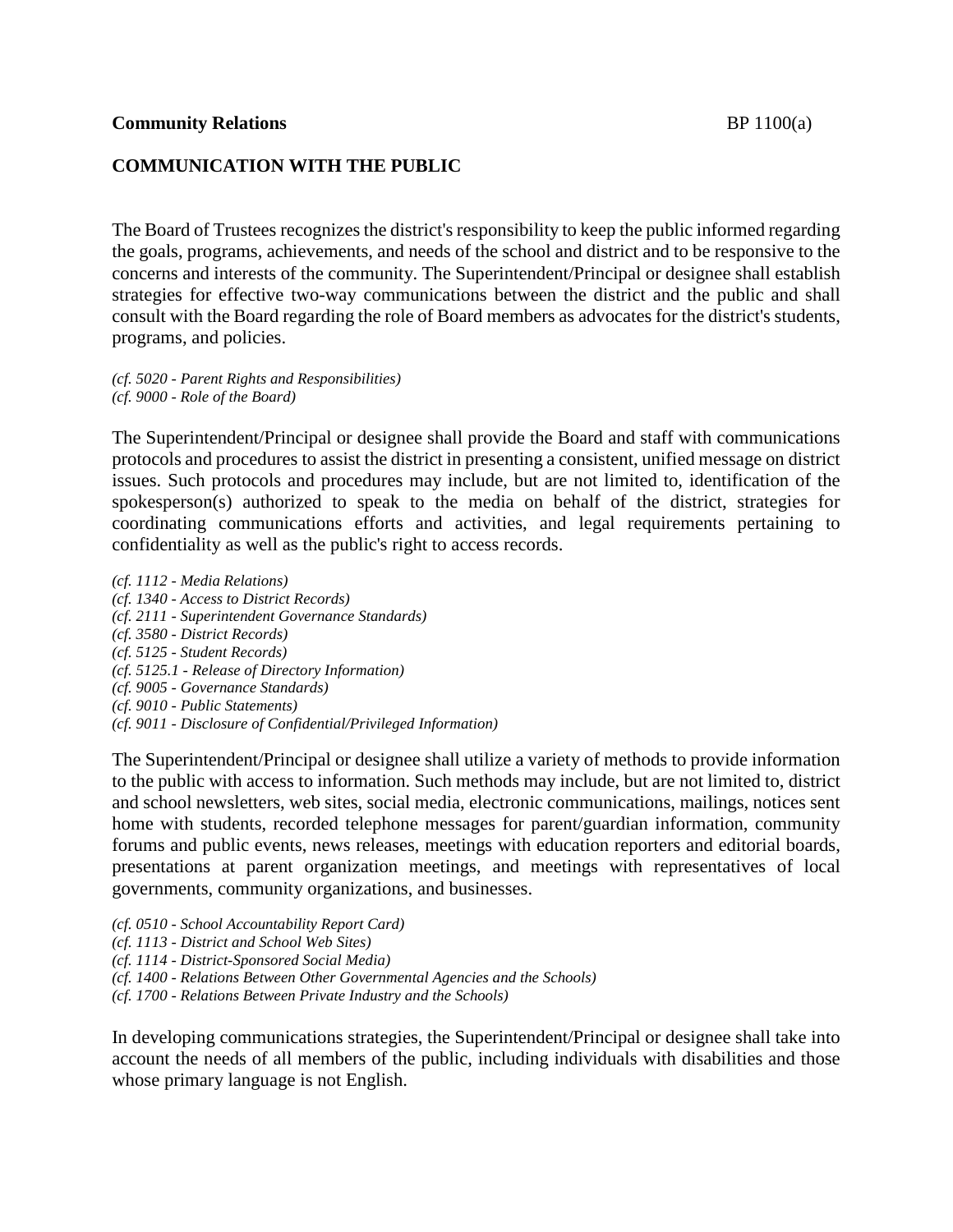## **COMMUNICATION WITH THE PUBLIC** (continued)

The Superintendent/Principal or designee may provide staff members with professional development to assist them in effectively responding to requests for information or assistance by parents/guardians or members of the public.

*(cf. 4131 - Staff Development) (cf. 4231 - Staff Development) (cf. 4331 - Staff Development)*

The Superintendent/Principal or designee shall provide multiple avenues and opportunities for members of the public to give input on district and school issues and operations. Community members are encouraged to become involved in school activities, participate on district and school committees, provide input at Board meetings, submit suggestions to district staff, and use the district's complaint procedures as appropriate.

*(cf. 0460 - Local Control and Accountability Plan) (cf. 1220 - Citizen Advisory Committees) (cf. 1230 - School-Connected Organizations) (cf. 1240 - Volunteer Assistance) (cf. 1250 - Visitors/Outsiders) (cf. 1260 - Educational Foundation) (cf. 1312.1 - Complaints Concerning District Employees) (cf. 1312.2 - Complaints Concerning Instructional Materials) (cf. 1312.3 - Uniform Complaint Procedures) (cf. 1312.4 - Williams Uniform Complaint Procedures) (cf. 3555 - Nutrition Program Compliance) (cf. 6020 - Parent Involvement) (cf. 9322 - Agenda/Meeting Materials) (cf. 9323 - Meeting Conduct)*

### **Mass Mailings at Public Expense**

Newsletters or mass mailings regarding ballot measures, candidates, legislative activities, or any other campaign activities shall be sent and distributed in accordance with law and Board policy.

*(cf. 1160 - Political Processes)*

A mass mailing is prohibited if all of the following criteria are met: (Government Code 89001- 89002)

1. The mailing involves sending a tangible item, such as a videotape, record, button, or written document, which is delivered by any means to recipients at their residence, place of employment or business, or post office box.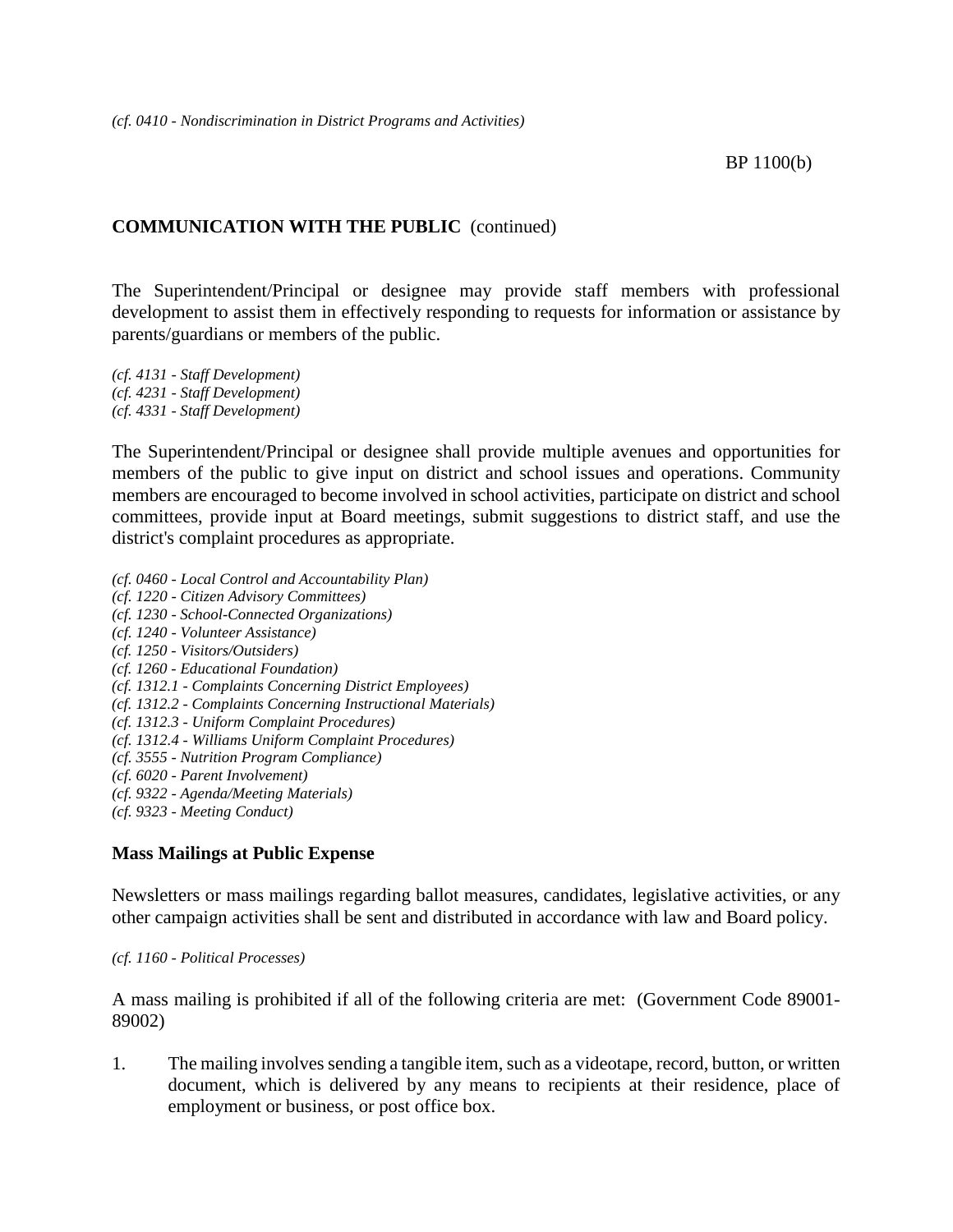# **COMMUNICATION WITH THE PUBLIC** (continued)

- 2. The item features a Board member or includes the name, office, photograph, or other reference to a Board member and is prepared or sent in cooperation, consultation, coordination, or concert with the Board member.
- 3. The costs of distribution, or any costs of design, production, and printing exceeding \$50, are paid with district funds.
- 4. More than 200 substantially similar items, as defined in Government Code 89002, are sent in a single calendar month.

The above prohibition does not apply to the types of mass mailings specified in Government Code 89002(b), including, but not limited to: (Government Code 89002)

- 1. An item in which the Board member's name appears only in a roster containing the names of all Board members or in the letterhead or logotype of the stationery, forms, and envelopes of the district, a district committee, or the Board member
- 2. An announcement including only a single mention of the Board member's name which concerns a public meeting related to the Board member's duties or any official district event(s) for which the district is providing the use of its facilities, staff, or other financial support
- 3. A business card that contains only one mention of the Board member's name and no photograph of the Board member

However, any of the excepted mailings listed in items #1-3 above that meets the criteria for prohibited mass mailings shall not be sent within 60 days preceding an election in which a Board member to whom the mailing relates will appear on the ballot as a candidate. (Government Code 89003)

#### **Comprehensive Communications Plan**

The Superintendent/Principal or designee shall develop a written communications plan which establishes priorities for proactive community outreach to build support for district programs and issues. The plan shall identify specific communications goals aligned with the district's vision and goals for student learning. For each communications goal, the plan shall identify key messages, individuals or groups that can help the district achieve its goal, strategies tailored to each target audience, timelines, persons responsible for each activity, and budget implications.

*(cf. 0000 - Vision) (cf. 0200 - Goals for the School District)*